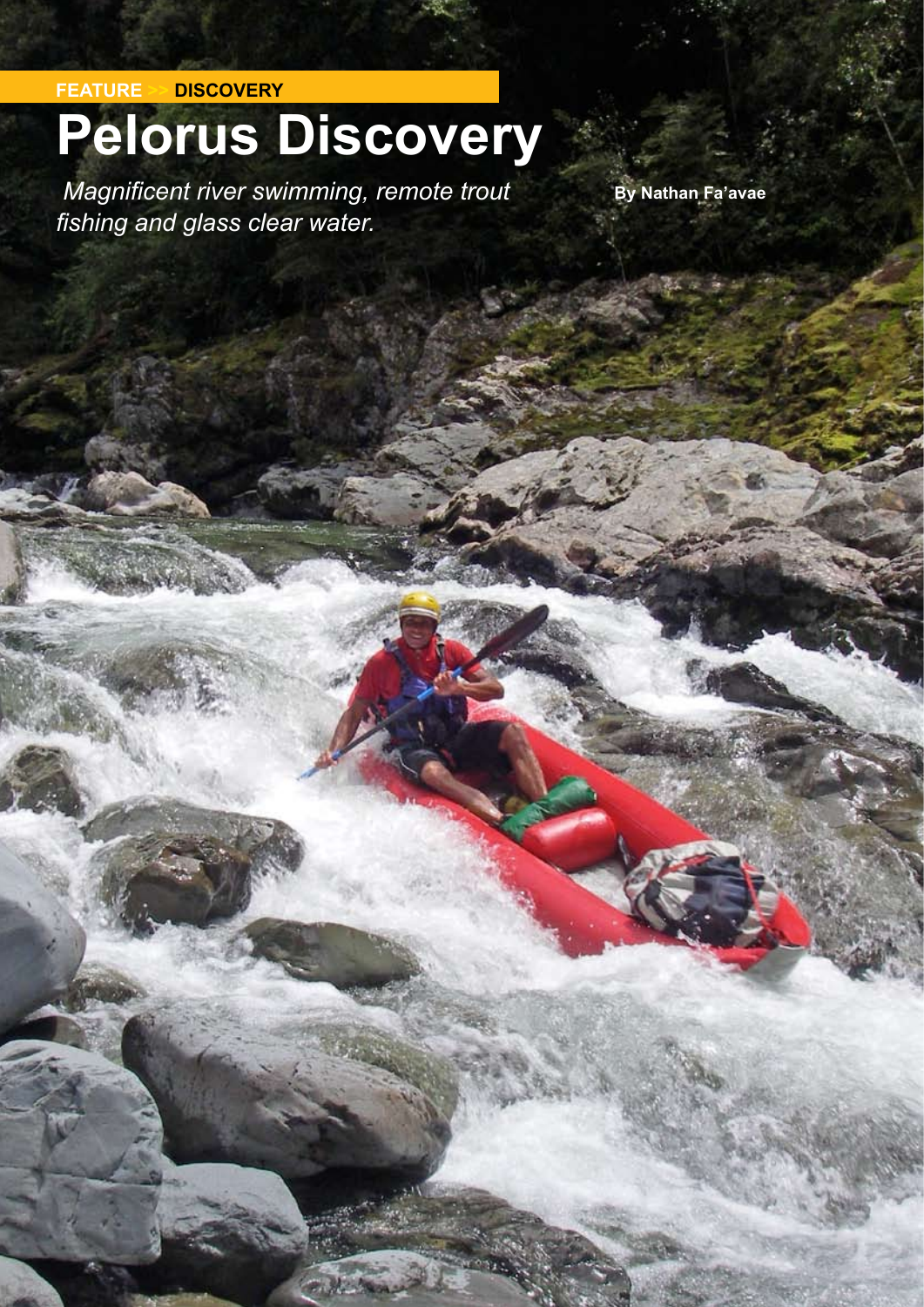## >> EVENTS

**The Pelorus River is at the northern end of the South Island in the Marlborough region. It flows approximately 90km from the Richmond Range into Pelorus Sound (an immense sea-kayaking destination). The river is renowned for its magnificent river swimming, remote trout fishing and glass clear water with numerous gorges. It is also measured as one of the cleanest and purest sources of water - drink a cupful and you'll surely agree.** 

The Pelorus valley was the site of a massacre of the Ngati Kuia and Ngati Apa tribes by the Maori chief Te Rauparaha, who came from the North Island coast, west of Wellington. The first Europeans to arrive in 1843 found a few remaining Maori people producing flax for Te Rauparaha. Halfway between Nelson and Blenheim, it's now mainly known for Pelorus Bridge: a campground, café and bridge to jump off on a hot day.

The upper 40km flows through Mount Richmond Forest Park and provides popular hiking trips in the valley. My history with the river dates back over 20 years when I started hiking into the reaches trout fishing and exploring the backcountry. With three DOC huts spread evenly along the riverbank it makes for easy trip planning. The river by nature tends to squeeze itself into a canyon at any opportunity, creating frequent deep slow moving pools followed by short drop rapids.

One particular section has always intrigued me. Between Middy and Roebuck hut there is 6 km of river. The hiking track for this section climbs high between 100-150 vertical metres above. I'd fished some of the river above Middy Hut but there was about 5 km that remained mysterious. It presented the question, "For the track to be so far from the river, what is down there?"

Something must be. A kayaker's curiosity engaged.

With our kids now all school age, Tide 5, Zephyr 7 and Jessie 9, Jodie my wife and I lined up a school holiday with plenty of activity. The first week we completed a seven day hiking trip in the Leatham Conservation area. After a night in town we then did a five day circumnavigation of Durville Island by sea kayak. Once that trip was cleaned up from we decided a river trip was needed to wash the salt out of our hair.

A few phone calls, emails and internet searching kayaking information on the upper Pelorus River resulted in nothing. We couldn't find anyone who had paddled the upper gorge, or even been in there. (After the trip we heard of a pair who apparently tubed it with their mountain bikes!) Step in Google earth to the rescue. The ability to zoom in on an aerial photograph of the river meant we could scout from our home office. We could tell there was plenty of white water but more pleasing, all the rapids appeared to have portage options. The river level was reading 20 cumecs at Pelorus Bridge, which I interpreted as a low water trip, ideal for our family on unfamiliar currents.

A quick call to Helicopters NZ and we had a chopper booked for 10 am the following day.

Boat choice was Gumotex K2 inflatable doubles. They have a sensible amount of room to load gear and retain predictable performance for manoeuvring through rapids. They are also lightweight, easy to repair and pack down small.

Only a 12 minute flight from Nelson airport had us on the banks of the river pumping and





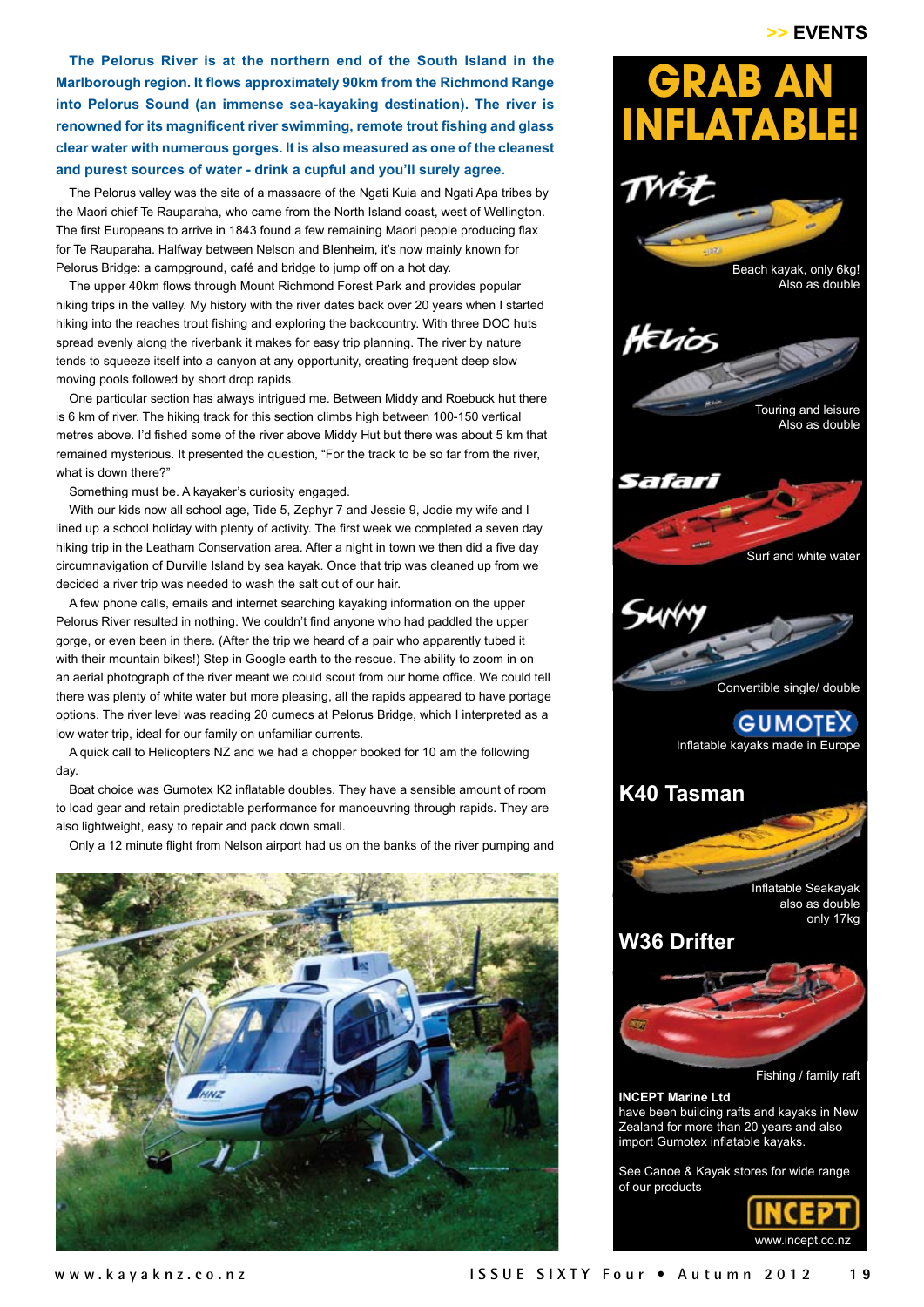

packing. A snack and a safety talk, we eddied out and began the river journey with the adventure element peaking nicely.

Almost immediately the drop-pool style of boating began. From one absolutely pristine pool to the next, interspersed with Grade One - Two rapids. I had my two girls on board for the first day and my youngest Tide, decided to blow her whistle whenever we approached a rapid, the whistle blowing became more frequent than a French referee's.

Every rapid was easy to scout and had a portage option. The river is littered with swimming holes, picnic spots and fun challenges. Once deep into Conical Gorge the trip has a real wilderness feel, no track, no people.

We opted to hike the kids around a few rapids and one we lined the boats through, a Grade Three choked up boulder sieve. I'd guess though in high flood it could be paddled. (I'll be back in my creek boat in the Spring - adults only trip).

Not sure exactly what to expect on the trip, we were rewarded like Lotto winners. We felt like we'd uncovered a treasure. With highlights a plenty and a great time to relax, we had to be diligent with safety given the children. This paid off as on one rapid Jodie got pushed off line hitting a submerged feature and subsequently wrapped the boat midstream. I was covering from the bank and was able to swiftly rescue my son and then promptly retrieve the kayak. It was a good reminder that there were real risks present. Our kids are confident swimmers and somewhat used to this level of recreation now.

Wishing to expand the privacy and wilderness aspect, we ended day one about 1km upstream from Middy Hut and the track. With blue sky and no rain forecast we opted to camp on the river flats. Absolutely superb camping and the kids spent the remaining daylight hours paddling themselves around the big pond we had made home.

After a good sleep, good breakfast and good fire brewed coffee we

rigged up and drifted off in hope of another day like the first.

I guess you had to be there but the trip just got better and better, the pools got deeper, the clearest water I've seen got clearer and the paddling was exciting.

Rest stops were spent with masks and snorkels drifting spotting trout and eels, followed by finding hot rocks in the sun to warm up on.

Day two could have ended easily at Captains Creek hut but we paddled on to another secluded beach camp. Out of sight but close by, the track provided a scenic trail run after a day with the paddle.

The third day had us emerge closer to civilisation as we left the Forest Park, however, the river hides itself well and it really wasn't until the fourth day when we arrived at Pelorus Bridge on the State Highway that we felt like we'd returned … to chaos.

We paddled about 35 km, had three nights camping on the river and collectively, about 150 river swims. The final day of paddling the gauge was reading 7 cumecs so we'd be on a dropping river all week. I suspect a solid flow around 20 - 25 would be perfect.

The trip is a winner. While there is a hike in option it'd potentially ruin the experience by being such an epic. The helicopter ride literally heightened the atmosphere and probably was not much difference in price given the efficiency and convenience.

We took all our camping gear but it'd be feasible to do the trip staying only in the huts. For paddlers seeking action, I'd be happy to try the river at 50 cumecs. It could be touching Grade Four in parts but otherwise a flood run would most likely present a memorable Grade Three day trip.

For us it was an amazing family kayaking mission that we'll remember for many good reasons. We'll do it again, but not before further exploration of the untold rivers that have equal potential.

*Pictures: Pelorus River had a bit of everything for a family paddle.*